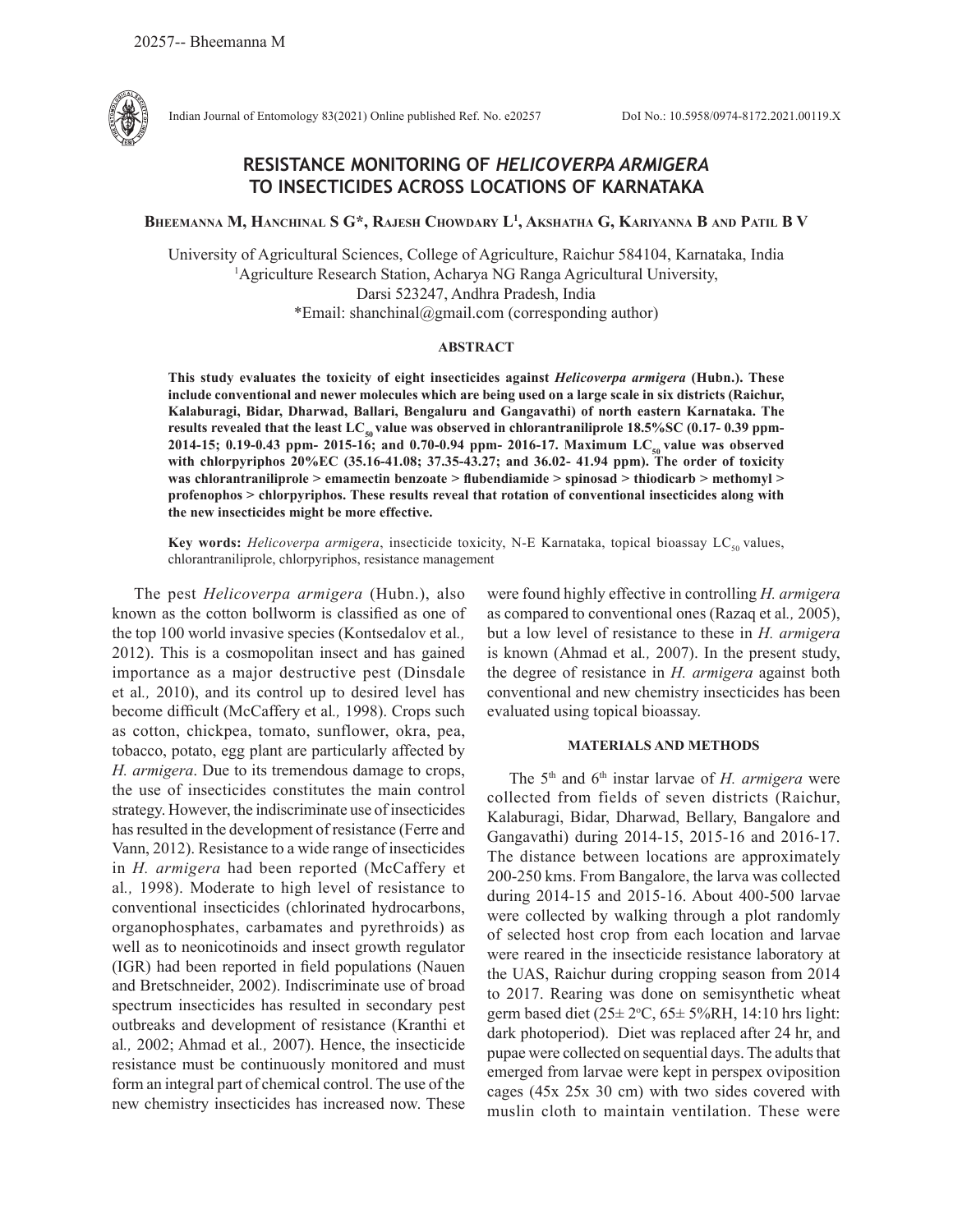fed on a solution containing sucrose (10%), vitamin solution (20 ml) and methyl 4- hydroxybenzoate in soaked cotton wool hanging in the oviposition cages. Commercial formulations of profenophos 50%EC, emamectin benzoate 5%SG, spinosad 45%SC, methomyl 40%SP, chlorpyriphos 20%EC, thiodicarb 70%SP, flubendiamide 37.9%SC and chlorantraniliprole 18.5%SC were used. Newly moulted third instar larvae (30-40 mg) from  $F_1$  laboratory cultures were exposed to these insecticides using topical bioassay method (IRAC; http://www.irac-online.org/ resources/methods. asp). Serial dilutions as ppm the active ingredient of these insecticides were prepared in distilled water. Number of larvae used for each location varied from 75-120, larvae after the treatments were reared in the semisynthetic diet and observation on the mortality vs. dose response was observed after 48hr exposure. Larvae were regarded as dead when they were not able to move when probed with a blunt probe or brush. Mortality data were corrected by Abbott's formula where necessary and analyzed by probit analysis. Estimation of  $LC_{50}$  values and their 95% fiducial limits (FL) was done by probit analysis using the SPSS.

### **RESULTS AND DISCUSSION**

The data on the  $LC_{50}$  values of profenophos to the populations of *H. armigera* given in Table 1 reveal that the values varied from 26.41 to 33.28 ppm; least  $LC_{50}$  value was observed in Dharwad population (26.41) ppm) and maximum with that of Bangalore (33.28 ppm) (2014-15); in 2015-16, these values varied from 28.20 to 34.7 ppm; least being with Dharwad population (28.20 ppm) and maximum with Raichur one (34.77 ppm). Similarly, the least value was observed in Dharwad population (26.71 ppm) and maximum with Raichur one (33.28 ppm) in 2016-17. As regards chlorpyriphos, the values ranged from 37.28 to 41.08 ppm; least with Gangavathi (35.16 ppm- 2014-15); and in 2015-16, with the larvae from Dharwad (37.35 ppm); LC<sub>50</sub> did not vary between Dharwad and Ballari populations during 2016- 17. Maximum  $LC_{50}$  values and slopes was obtained with profenophos followed by chlorpyriphos and these were least effective. For emamectin benzoate,  $LC_{50}$  values across locations did not vary much, with overlapping fiducial limits (0.28 to 0.39 ppm), least value being with Bellary population (0.28 ppm) followed by Dharwad (0.29 ppm), and Bangalore (0.39 ppm) during 2014-15; in 2015-16, it varied from 0.26 to 0.47 ppm, and the least  $LC_{50}$  value was observed in Gangavathi population (0.26 ppm). More or less similar results were obtained in 2016-17. Brevault et al*.* (2009) observed maximum mortality with emamectin-benzoate (33.33 mg a.i L-1) of a high level (99.3± 0.8%) in 2nd instar.Hirooka et al*.* (2007) obtained a much lower LC<sub>50</sub> value (0.049 mg a.i. L-1) for emamectin in a laboratory reared susceptible strain. Gupta et al*.* (2005) concluded that emamectin benzoate was more toxic than indoxacarb and spinosad.

As regards spinosad, in 2014-15  $LC_{50}$  values varied from 0.41 to 0.58 ppm; with the least being observed in Kalaburagi population (0.41 ppm) and maximum with that of Bangalore (0.58 ppm). In 2015-16, these varied from 0.38 to 0.53 ppm, least with Bidar population

| Insecticides      | Location   | Year    |     | $LC_{50}$ | 95% (FL) |       |                 |          |      |
|-------------------|------------|---------|-----|-----------|----------|-------|-----------------|----------|------|
|                   |            |         | n   | (ppm)     | LL       | UL    | $Slope \pm S.E$ | $\chi$ 2 | P    |
|                   |            | 2014-15 | 90  | 29.25     | 18.2     | 37.75 | $1.72 \pm 0.38$ | 1.63     | 0.86 |
|                   | Raichur    | 2015-16 | 120 | 34.77     | 28.43    | 43.49 | $2.25 \pm 0.74$ | 2.05     | 1.00 |
|                   |            | 2016-17 | 90  | 33.28     | 25.66    | 40.61 | $1.75 \pm 0.54$ | 1.15     | 0.96 |
|                   |            | 2014-15 | 105 | 31.42     | 20.41    | 40.82 | $1.56 \pm 0.43$ | 2.14     | 0.93 |
|                   | Kalaburagi | 2015-16 | 120 | 32.25     | 22.5     | 44.59 | $1.85 \pm 0.31$ | 1.80     | 0.85 |
|                   |            | 2016-17 | 75  | 30.76     | 19.73    | 41.71 | $2.05 \pm 0.25$ | 1.93     | 1.00 |
|                   |            | 2014-15 | 75  | 30.28     | 19.86    | 42.25 | $1.29 \pm 0.79$ | 1.85     | 0.56 |
|                   | Bidar      | 2015-16 | 75  | 32.07     | 21.95    | 46.02 | $1.55 \pm 0.50$ | 2.13     | 0.93 |
|                   |            | 2016-17 | 75  | 30.58     | 19.18    | 43.14 | $1.55 \pm 0.40$ | 2.05     | 1.00 |
|                   |            | 2014-15 | 75  | 26.41     | 17.78    | 32.54 | $2.04 \pm 0.22$ | 1.76     | 0.88 |
| Profenophos 50%EC | Dharwad    | 2015-16 | 90  | 28.20     | 19.87    | 36.31 | $1.93 \pm 0.40$ | 2.05     | 1.05 |
|                   |            | 2016-17 | 90  | 26.71     | 17.10    | 33.43 | $1.03 \pm 0.13$ | 2.41     | 0.95 |
|                   |            | 2014-15 | 75  | 27.60     | 20.23    | 34.79 | $1.86 \pm 0.22$ | 1.52     | 0.55 |
|                   | Bellary    | 2015-16 | 90  | 29.39     | 22.32    | 38.56 | $2.05 \pm 0.20$ | 1.79     | 1.10 |
|                   |            | 2016-17 | 105 | 27.90     | 19.55    | 35.68 | $1.85 \pm 0.25$ | 1.25     | 1.05 |
|                   |            | 2014-15 | 90  | 33.28     | 26.34    | 39.72 | $1.73 \pm 0.56$ | 1.95     | 1.02 |
|                   | Bangalore  | 2015-16 | 120 | 31.04     | 20.29    | 41.52 | $2.15 \pm 0.29$ | 1.55     | 1.01 |
|                   |            | 2016-17 | --  |           |          |       |                 | --       |      |
|                   | Gangavathi | 2014-15 | 90  | 27.39     | 20.76    | 38.22 | $2.04 \pm 0.29$ | 1.98     | 1.04 |
|                   |            | 2015-16 | 75  | 28.45     | 22.85    | 41.99 | $2.49 \pm 0.15$ | 2.00     | 1.09 |
|                   |            | 2016-17 | 75  | 26.96     | 20.08    | 39.11 | $2.29 \pm 0.10$ | 1.34     | 1.00 |
|                   |            |         |     |           |          |       |                 | $-11 -$  |      |

Table 1. Toxicity to insecticides in field collected populations of *H. armigera*

*Table 1 contd...*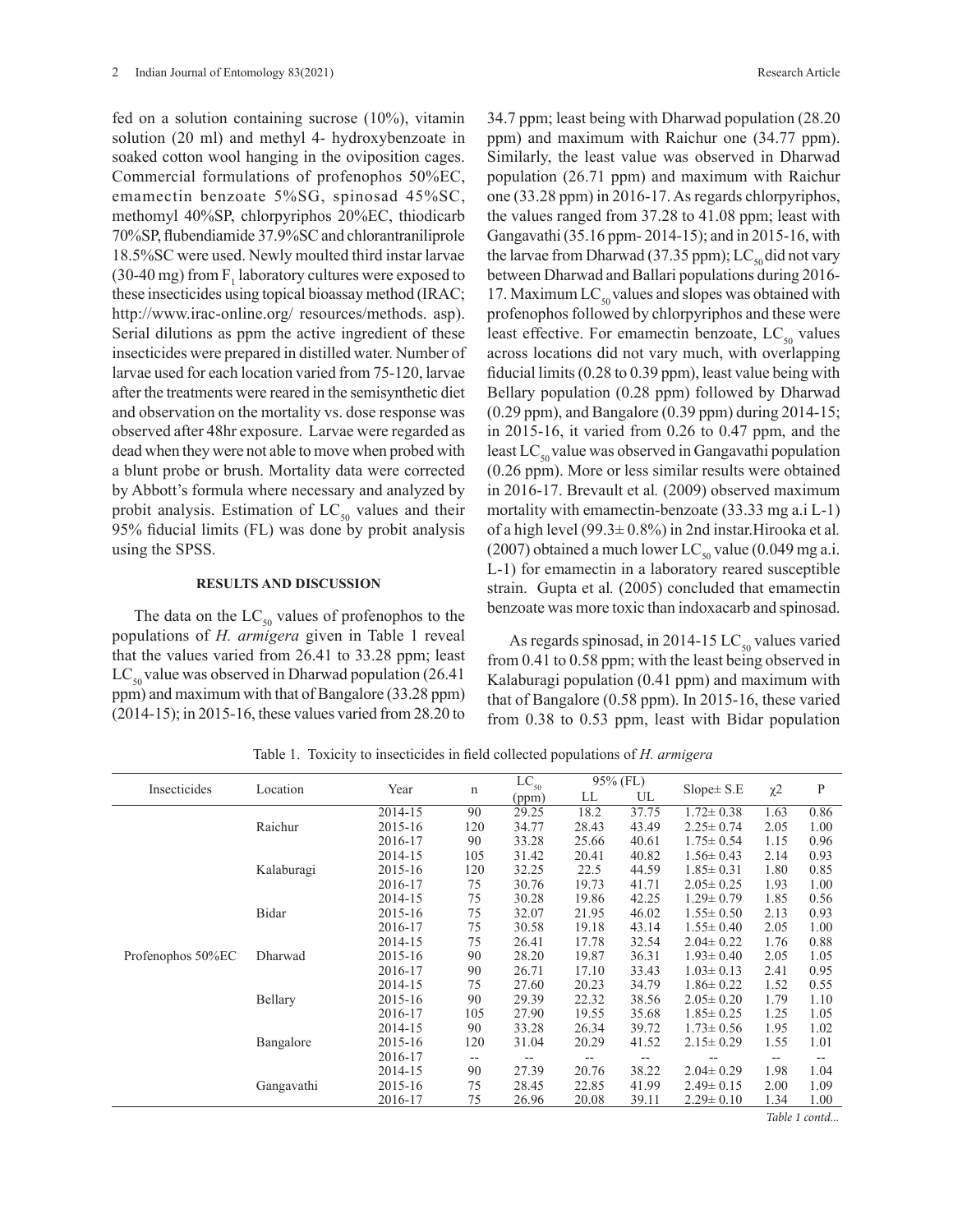|  | Table 1 contd |
|--|---------------|
|--|---------------|

|                    | Raichur    | 2014-15 | 75                       | 0.35                     | 0.16           | 1.26                     | $1.09 \pm 0.85$ | 3.74                     | 0.54                     |
|--------------------|------------|---------|--------------------------|--------------------------|----------------|--------------------------|-----------------|--------------------------|--------------------------|
|                    |            | 2015-16 | 105                      | 0.44                     | 0.21           | 1.37                     | $1.44 \pm 1.05$ | 2.15                     | 0.65                     |
|                    |            | 2016-17 | 75                       | 0.39                     | 0.16           | 1.30                     | $1.50 \pm 0.50$ | 1.95                     | 0.75                     |
|                    |            |         | 90                       | 0.38                     | 0.18           | 1.59                     | $1.18 \pm 0.46$ | 2.96                     | 0.77                     |
|                    | Kalaburagi | 2014-15 |                          |                          |                |                          |                 |                          |                          |
|                    |            | 2015-16 | 105                      | 0.47                     | 0.23           | 1.55                     | $1.35 \pm 0.58$ | 2.74                     | 0.49                     |
|                    |            | 2016-17 | $75\,$                   | 0.43                     | 0.18           | 1.48                     | $1.26 \pm 0.28$ | 2.05                     | 1.00                     |
|                    | Bidar      | 2014-15 | 75                       | 0.32                     | 0.15           | 0.93                     | $1.66 \pm 0.21$ | 1.78                     | 0.91                     |
|                    |            | 2015-16 | 90                       | 0.35                     | 0.17           | 1.01                     | $1.08 \pm 0.76$ | 1.98                     | 0.57                     |
|                    |            |         |                          |                          |                |                          |                 |                          |                          |
|                    |            | 2016-17 | 90                       | 0.31                     | 0.12           | 0.94                     | $1.00 \pm 0.34$ | 2.14                     | 1.05                     |
| Emamectin benzoate | Dharwad    | 2014-15 | 90                       | 0.29                     | 0.13           | 3.04                     | $1.55 \pm 0.31$ | 2.04                     | 0.59                     |
|                    |            | 2015-16 | 75                       | 0.34                     | 0.16           | 0.88                     | $2.05 \pm 0.20$ | 2.05                     | 0.74                     |
| 5%SG               |            | 2016-17 | 90                       | 0.30                     | 0.11           | 0.81                     | $1.92 \pm 0.11$ | 1.96                     | 0.78                     |
|                    |            |         |                          |                          |                |                          |                 |                          |                          |
|                    | Bellary    | 2014-15 | 75                       | 0.28                     | 0.21           | 1.02                     | $1.19 \pm 0.52$ | 2.55                     | 0.72                     |
|                    |            | 2015-16 | 90                       | 0.31                     | 0.15           | 0.97                     | $2.11 \pm 0.44$ | 1.75                     | 1.05                     |
|                    |            | 2016-17 | 75                       | 0.28                     | 0.10           | 0.91                     | $2.01 \pm 0.25$ | 1.55                     | 1.00                     |
|                    | Bangalore  | 2014-15 | 105                      | 0.39                     | 0.24           | 1.22                     | $2.04 \pm 0.73$ | 2.08                     | 0.56                     |
|                    |            |         |                          |                          |                |                          |                 |                          |                          |
|                    |            | 2015-16 | 105                      | 0.35                     | 0.14           | 1.08                     | $1.89 \pm 0.51$ | 2.41                     | 0.83                     |
|                    |            | 2016-17 | $\overline{\phantom{a}}$ | --                       | --             | --                       |                 | $\overline{\phantom{a}}$ | $\overline{\phantom{a}}$ |
|                    | Gangavathi | 2014-15 | 75                       | 0.38                     | 0.19           | 0.83                     | $1.35 \pm 1.02$ | 2.16                     | 1.00                     |
|                    |            | 2015-16 | 75                       | 0.26                     | 0.18           | 1.05                     | $1.68 \pm 0.73$ | 1.59                     | 1.10                     |
|                    |            | 2016-17 | 75                       | 0.22                     | 0.13           | 1.00                     | $1.36 \pm 0.16$ | 1.31                     | 1.00                     |
|                    | Raichur    | 2014-15 | 90                       | 0.48                     | 0.35           | 0.71                     | $1.96 \pm 0.11$ | 2.18                     | 0.76                     |
|                    |            |         |                          |                          |                |                          |                 |                          |                          |
|                    |            | 2015-16 | 90                       | 0.52                     | 0.39           | 0.79                     | $2.05 \pm 0.08$ | 2.24                     | 0.55                     |
|                    |            | 2016-17 | 75                       | 0.48                     | 0.34           | 0.72                     | $2.05 \pm 0.08$ | 1.75                     | 0.75                     |
|                    | Kalaburagi | 2014-15 | $75\,$                   | 0.41                     | 0.33           | 0.65                     | $1.81 \pm 0.09$ | 1.95                     | 0.54                     |
|                    |            | 2015-16 | 75                       | 0.44                     | 0.35           | 0.62                     | $1.93 \pm 0.15$ | 2.00                     | 0.93                     |
|                    |            | 2016-17 | $75\,$                   | 0.40                     | 0.30           | 0.55                     | $1.93 \pm 0.15$ | 2.25                     | 0.56                     |
|                    |            |         |                          |                          |                |                          |                 |                          |                          |
|                    | Bidar      | 2014-15 | 75                       | 0.46                     | 0.29           | 0.81                     | $1.59 \pm 0.47$ | 1.88                     | 0.48                     |
|                    |            | 2015-16 | 102                      | 0.38                     | 0.19           | 0.91                     | $1.75 \pm 0.30$ | 1.75                     | 0.81                     |
|                    |            | 2016-17 | 90                       | 0.33                     | 0.15           | 0.82                     | $1.75 \pm 0.30$ | 1.54                     | 1.03                     |
|                    | Dharwad    | 2014-15 | 75                       | 0.49                     | 0.38           | 0.56                     | $2.17 \pm 0.17$ | 2.41                     | 0.91                     |
| Spinosad 45%SC     |            | 2015-16 | 90                       | 0.43                     | 0.21           | 0.55                     | $2.05 \pm 0.15$ | 2.09                     | 1.02                     |
|                    |            |         |                          |                          |                |                          |                 |                          |                          |
|                    |            | 2016-17 | 90                       | 0.39                     | 0.16           | 0.46                     | $2.05 \pm 0.15$ | 1.76                     | 0.82                     |
|                    | Bellary    | 2014-15 | 75                       | 0.58                     | 0.43           | 1.39                     | $1.55 \pm 0.15$ | 1.95                     | 0.85                     |
|                    |            | 2015-16 | 75                       | 0.51                     | 0.38           | 1.12                     | $2.15 \pm 0.22$ | 1.93                     | 0.79                     |
|                    |            | 2016-17 | 75                       | 0.47                     | 0.33           | 1.03                     | $2.15 \pm 0.22$ | 2.58                     | 1.16                     |
|                    | Bangalore  | 2014-15 | 105                      | 0.51                     | 0.38           | 0.70                     | $1.66 \pm 0.12$ | 2.13                     | 0.73                     |
|                    |            |         |                          |                          |                |                          |                 |                          |                          |
|                    |            | 2015-16 | 75                       | 0.53                     | 0.37           | 0.98                     | $1.93 \pm 0.10$ | 1.82                     | 0.88                     |
|                    |            | 2016-17 | $\overline{\phantom{a}}$ | $\overline{\phantom{a}}$ | $\overline{a}$ | $\overline{\phantom{a}}$ | --              | $\overline{\phantom{a}}$ | $\overline{\phantom{a}}$ |
|                    | Gangavathi | 2014-15 | 75                       | 0.45                     | 0.31           | 1.02                     | $1.56 \pm 0.18$ | 2.03                     | 0.71                     |
|                    |            | 2015-16 | 105                      | 0.47                     | 0.30           | 1.05                     | $1.95 \pm 0.05$ | 2.05                     | 1.10                     |
|                    |            | 2016-17 | 90                       | 0.43                     | 0.25           | 0.96                     | $1.95 \pm 0.05$ | 3.05                     | 0.68                     |
|                    | Raichur    |         |                          |                          |                |                          |                 |                          |                          |
|                    |            | 2014-15 | 90                       | 14.13                    | 10.17          | 15.88                    | $2.55 \pm 0.15$ | 2.09                     | 0.93                     |
|                    |            | 2015-16 | 105                      | 15.62                    | 11.14          | 18.79                    | $1.85 \pm 0.10$ | 1.98                     | 1.05                     |
|                    |            | 2016-17 | $75\,$                   | 18.34                    | 13.96          | 21.15                    | $1.85 \pm 0.10$ | 1.11                     | 0.93                     |
|                    | Kalaburagi | 2014-15 | 90                       | 15.27                    | 12.09          | 18.26                    | $1.75 \pm 0.23$ | 2.26                     | 0.79                     |
|                    |            | 2015-16 | 105                      | 16.76                    | 13.06          | 21.17                    | $2.45 \pm 0.31$ | 2.05                     | 1.00                     |
|                    |            |         | 75                       |                          |                |                          |                 |                          |                          |
|                    |            | 2016-17 |                          | 17.05                    | 13.72          | 22.04                    | $2.45 \pm 0.31$ | 2.05                     | 0.59                     |
|                    | Bidar      | 2014-15 | 90                       | 16.29                    | 11.86          | 20.43                    | $1.89 \pm 0.28$ | 1.77                     | 1.01                     |
|                    |            | 2015-16 | 90                       | 17.78                    | 12.77          | 22.45                    | $2.04 \pm 0.10$ | 2.14                     | 0.95                     |
|                    |            | 2016-17 | 45                       | 18.07                    | 13.43          | 23.32                    | $2.04 \pm 0.10$ | 2.61                     | 0.69                     |
|                    | Dharwad    | 2014-15 | 75                       | 14.65                    | 11.96          | 20.42                    | $1.58 \pm 0.34$ | 1.89                     | 0.84                     |
|                    |            |         |                          |                          |                | 22.13                    | $2.15 \pm 0.20$ |                          |                          |
| Methomyl 40%SP     |            | 2015-16 | 75                       | 16.14                    | 12.59          |                          |                 | 2.52                     | 1.14                     |
|                    |            | 2016-17 | 60                       | 16.43                    | 13.25          | 23.00                    | $2.15 \pm 0.20$ | 1.85                     | 0.77                     |
|                    | Bellary    | 2014-15 | 90                       | 16.56                    | 12.33          | 17.37                    | $1.73 \pm 0.28$ | 3.05                     | 0.70                     |
|                    |            | 2015-16 | 75                       | 18.05                    | 13.3           | 20.28                    | $1.88 \pm 0.37$ | 2.79                     | 0.83                     |
|                    |            | 2016-17 | 90                       | 15.91                    | 11.80          | 19.66                    | $1.88 \pm 0.37$ | 1.77                     | 1.15                     |
|                    | Bangalore  |         |                          |                          |                |                          |                 |                          |                          |
|                    |            | 2014-15 | 90                       | 17.10                    | 13.56          | 19.08                    | $2.11 \pm 0.18$ | 1.79                     | 0.58                     |
|                    |            | 2015-16 | 90                       | 18.59                    | 14.41          | 20.99                    | $1.95 \pm 0.25$ | 2.00                     | 1.09                     |
|                    |            | 2016-17 | $\overline{\phantom{a}}$ | --                       | --             | $\overline{\phantom{a}}$ |                 | $\overline{\phantom{a}}$ | $\overline{\phantom{a}}$ |
|                    | Gangavathi | 2014-15 | 75                       | 13.10                    | 11.86          | 17.30                    | $1.66 \pm 0.35$ | 1.78                     | 0.66                     |
|                    |            | 2015-16 | 105                      | 14.59                    | 12.23          | 19.21                    | $2.05 \pm 0.22$ | 1.93                     | 0.78                     |
|                    |            | 2016-17 | 75                       | 14.88                    | 12.89          | 20.08                    | $2.05 \pm 0.22$ | 2.06                     | 1.04                     |
|                    |            |         |                          |                          |                |                          |                 |                          |                          |

*Table 1 contd...*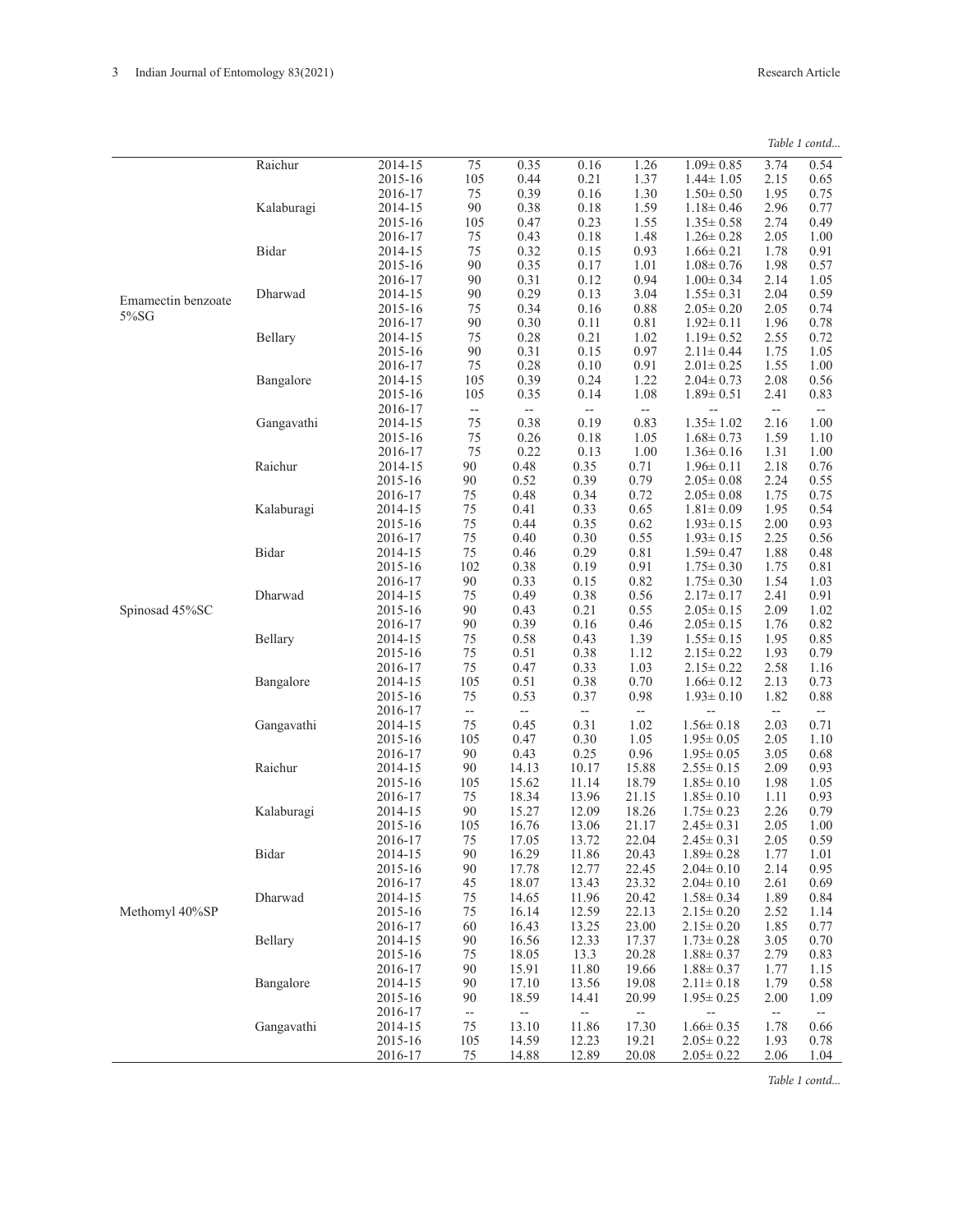|  | Table 1 contd |
|--|---------------|
|--|---------------|

|                  | Raichur      | 2014-15 | 90                       | 39.74                    | 28.25                    | 47.22                    | $1.85 \pm 0.34$ | 3.46                     | 0.55                     |
|------------------|--------------|---------|--------------------------|--------------------------|--------------------------|--------------------------|-----------------|--------------------------|--------------------------|
|                  |              | 2015-16 | 105                      | 41.93                    | 29.73                    | 48.41                    | $2.14 \pm 0.22$ | 2.24                     | 1.05                     |
|                  |              | 2016-17 | 75                       | 40.60                    | 27.74                    | 47.44                    | $2.14 \pm 0.22$ | 2.75                     | 0.76                     |
|                  | Kalaburagi   | 2014-15 | 75                       | 41.08                    | 34.78                    | 54.78                    | $2.36 \pm 0.72$ | 2.77                     | 0.94                     |
|                  |              | 2015-16 | 105                      | 43.27                    | 36.26                    | 55.97                    | $2.05 \pm 0.51$ | 1.86                     | 0.89                     |
|                  |              | 2016-17 | 60                       | 41.94                    | 34.27                    | 54.81                    | $2.05 \pm 0.51$ | 2.25                     | 0.83                     |
|                  | <b>Bidar</b> | 2014-15 | 90                       | 40.44                    | 32.70                    | 51.78                    | $1.73 \pm 0.51$ | 1.82                     | 0.86                     |
|                  |              | 2015-16 | 90                       | 42.63                    | 34.18                    | 52.88                    | $2.00 \pm 0.35$ | 2.54                     | 1.10                     |
|                  |              | 2016-17 | 60                       | 41.30                    | 32.19                    | 51.91                    | $2.00 \pm 0.35$ | 1.96                     | 1.00                     |
| Chlorpyriphos    | Dharwad      | 2014-15 | 90                       | 37.47                    | 32.51                    | 45.82.                   | $2.00 \pm 0.55$ | 1.91                     | 0.57                     |
|                  |              | 2015-16 | 90                       | 37.35                    | 31.00                    | 45.31                    | $1.85 \pm 0.29$ | 1.95                     | 0.75                     |
| 20%EC            |              | 2016-17 | 75                       | 36.02                    | 29.01                    | 44.34                    | $1.85 \pm 0.29$ | 1.74                     | 1.00                     |
|                  | Bellary      | 2014-15 | 90                       | 37.28                    | 26.12                    | 43.18                    | $2.25 \pm 0.57$ | 2.73                     | 1.01                     |
|                  |              | 2015-16 | 75                       | 39.47                    | 27.60                    | 44.35                    | $2.53 \pm 0.25$ | 2.74                     | 1.24                     |
|                  |              | 2016-17 | $75\,$                   | 38.14                    | 25.61                    | 43.38                    | $2.53 \pm 0.25$ | 1.58                     | 1.01                     |
|                  | Bangalore    | 2014-15 | 75                       | 39.82                    | 33.48                    | 49.73                    | $1.96 \pm 0.76$ | 2.08                     | 0.51                     |
|                  |              | 2015-16 | 105                      | 42.01                    | 34.96                    | 50.92                    | $1.82 \pm 0.14$ | 2.39                     | 1.00                     |
|                  |              | 2016-17 | --                       | $\overline{\phantom{a}}$ | --                       | --                       | --              | $\overline{\phantom{a}}$ |                          |
|                  | Gangavathi   | 2014-15 | 90                       | 35.16                    | 29.52                    | 44.18                    | $1.98 \pm 0.46$ | 2.19                     | 0.89                     |
|                  |              | 2015-16 | 90                       | 39.66                    | 33.99                    | 47.01                    | $2.08 \pm 0.25$ | 2.10                     | 0.68                     |
|                  |              | 2016-17 | 75                       | 38.33                    | 32.00                    | 46.04                    | $2.08 \pm 0.25$ | 2.02                     | 0.85                     |
|                  | Raichur      | 2014-15 | 75                       | 11.71                    | 10.16                    | 14.55                    | $2.74 \pm 0.45$ | 0.57                     | 0.79                     |
|                  |              | 2015-16 | 105                      | 12.54                    | 10.74                    | 15.14                    | $1.94 \pm 0.74$ | 1.25                     | 0.55                     |
|                  |              | 2016-17 | 75                       | 15.15                    | 11.24                    | 18.07                    | $1.32 \pm 0.15$ | 1.02                     | 0.70                     |
|                  | Kalaburagi   | 2014-15 | 90                       | 13.49                    | 11.85                    | 17.76                    | $1.86 \pm 0.51$ | 1.89                     | 0.88                     |
|                  |              | 2015-16 | 105                      | 14.32                    | 12.43                    | 18.45                    | $2.00 \pm 0.49$ | 2.84                     | 0.69                     |
|                  |              | 2016-17 | 75                       | 13.37                    | 9.55                     | 14.76                    | $1.70 \pm 0.26$ | 1.88                     | 1.00                     |
|                  | Bidar        | 2014-15 | $75\,$                   | 12.81                    | 10.73                    | 17.29                    | $1.95 \pm 0.15$ | 1.57                     | 1.08                     |
|                  |              | 2015-16 | 75                       | 13.74                    | 11.31                    | 17.88                    | $2.25 \pm 0.33$ | 1.56                     | 1.02                     |
|                  |              | 2016-17 | 90                       | 14.57                    | 10.12                    | 17.50                    | $2.05 \pm 0.35$ | 2.34                     | 1.05                     |
|                  | Dharwad      | 2014-15 | 75                       | 12.49                    | 10.21                    | 16.46                    | $1.93 \pm 0.35$ | 2.14                     | 1.01                     |
| Thiodicarb 70%SP |              | 2015-16 | 105                      | 13.44                    | 10.79                    | 14.25                    | $3.16 \pm 0.61$ | 1.08                     | 0.73                     |
|                  |              | 2016-17 | 105                      | 12.44                    | 7.55                     | 13.63                    | $2.24 \pm 0.10$ | 2.10                     | 0.85                     |
|                  | Bellary      | 2014-15 | 90                       | 12.93                    | 10.35                    | 15.91                    | $2.19 \pm 0.73$ | 1.02                     | 0.80                     |
|                  |              | 2015-16 | 90                       | 13.89                    | 10.93                    | 16.6                     | $2.97 \pm 0.48$ | 0.79                     | 0.62                     |
|                  |              | 2016-17 | 90                       | 14.72                    | 9.74                     | 16.22                    | $3.07 \pm 0.21$ | 1.25                     | 0.56                     |
|                  | Bangalore    | 2014-15 | $75\,$                   | 15.15                    | 12.18                    | 17.44                    | $1.81 \pm 0.18$ | 2.15                     | 0.73                     |
|                  |              | 2015-16 | 75                       | 16.02                    | 12.76                    | 18.03                    | $2.43 \pm 0.29$ | 1.15                     | 1.09                     |
|                  |              | 2016-17 | $\overline{\phantom{a}}$ | --                       | --                       | $\overline{\phantom{a}}$ | --              | $\overline{\phantom{a}}$ | $\overline{\phantom{a}}$ |
|                  | Gangavathi   | 2014-15 | 105                      | 10.73                    | 8.16                     | 13.25                    | $2.05 \pm 0.57$ | 1.67                     | 0.55                     |
|                  |              | 2015-16 | $75\,$                   | 11.61                    | 8.74                     | 14.01                    | $1.99 \pm 0.42$ | 0.83                     | 1.15                     |
|                  |              | 2016-17 | 75                       | 14.27                    | 9.60                     | 13.87                    | $2.09 \pm 0.37$ | 0.92                     | 1.00                     |
|                  | Raichur      | 2014-15 | $75\,$                   | 0.21                     | 0.16                     | 0.32                     | $1.68 \pm 0.19$ | 1.65                     | 0.75                     |
|                  |              | 2015-16 | 75                       | 0.47                     | 0.30                     | 0.53                     | $1.59 \pm 0.28$ | 1.25                     | 0.59                     |
|                  |              | 2016-17 | 75                       | 0.99                     | 0.66                     | 1.23                     | $1.66 \pm 0.31$ | 1.30                     | 0.51                     |
|                  | Kalaburagi   | 2014-15 | 105                      | 0.29                     | 0.19                     | 0.51                     | $2.04 \pm 0.24$ | 2.49                     | 0.59                     |
|                  |              | 2015-16 | 75                       | 0.43                     | 0.32                     | 0.58                     | $1.96 \pm 0.10$ | 1.64                     | 0.72                     |
|                  |              | 2016-17 | 75                       | 1.07                     | 0.73                     | 1.39                     | $1.54 \pm 0.20$ | 2.34                     | 0.63                     |
| Flubendiamide    | Bidar        | 2014-15 | 90                       | 0.25                     | 0.17                     | 0.62                     | $1.14 \pm 0.82$ | 1.77                     | 0.68                     |
| 37.9%SC          |              | 2015-16 | 75                       | 0.42                     | 0.31                     | 0.51                     | $1.51 \pm 0.41$ | 1.88                     | 0.91                     |
|                  |              | 2016-17 | 75                       | 1.00                     | 0.70                     | 1.24                     | $1.75 \pm 0.28$ | 2.08                     | 1.00                     |
|                  | Dharwad      | 2014-15 | 105                      | 0.19                     | 0.11                     | 0.38                     | $1.75 \pm 0.12$ | 1.83                     | 0.99                     |
|                  |              | 2015-16 | 90                       | 0.41                     | 0.27                     | 0.50                     | $1.49 \pm 0.74$ | 2.05                     | 0.84                     |
|                  |              | 2016-17 | 75                       | 1.10                     | 0.67                     | 1.39                     | $2.29 \pm 0.67$ | 1.95                     | 0.83                     |
|                  | Bellary      | 2014-15 | 60                       | 0.29                     | 0.12                     | 0.41                     | $2.08 \pm 0.08$ | 1.15                     | 0.63                     |
|                  |              | 2015-16 | 90                       | 0.52                     | 0.28                     | 0.66                     | $1.76 \pm 0.55$ | 1.70                     | 1.01                     |
|                  |              | 2016-17 | 60                       | 1.05                     | 0.69                     | 1.26                     | $2.36 \pm 0.15$ | 3.20                     | 1.00                     |
|                  | Bangalore    | 2014-15 | 90                       | 0.27                     | 0.17                     | 0.49                     | $1.72 \pm 0.38$ | 1.92                     | 1.00                     |
|                  |              | 2015-16 | 105                      | 0.45                     | 0.32                     | 0.60                     | $2.14 \pm 0.41$ | 1.59                     | 0.96                     |
|                  | Gangavathi   | 2016-17 | --                       | --                       | $\overline{\phantom{a}}$ | $\overline{\phantom{a}}$ | --              | $\overline{\phantom{a}}$ | $\overline{\phantom{a}}$ |
|                  |              | 2014-15 | 90                       | 0.18                     | 0.06                     | 0.39                     | $1.84 \pm 0.27$ | 1.93                     | 0.66                     |
|                  |              | 2015-16 | 90                       | 0.43                     | 0.23                     | 0.55                     | $2.29 \pm 0.12$ | 2.00                     | 0.59                     |
|                  |              | 2016-17 | 75                       | 1.01                     | 0.62                     | 1.28                     | $2.54 \pm 0.10$ | 2.14                     | 0.94                     |

*Table 1 contd...*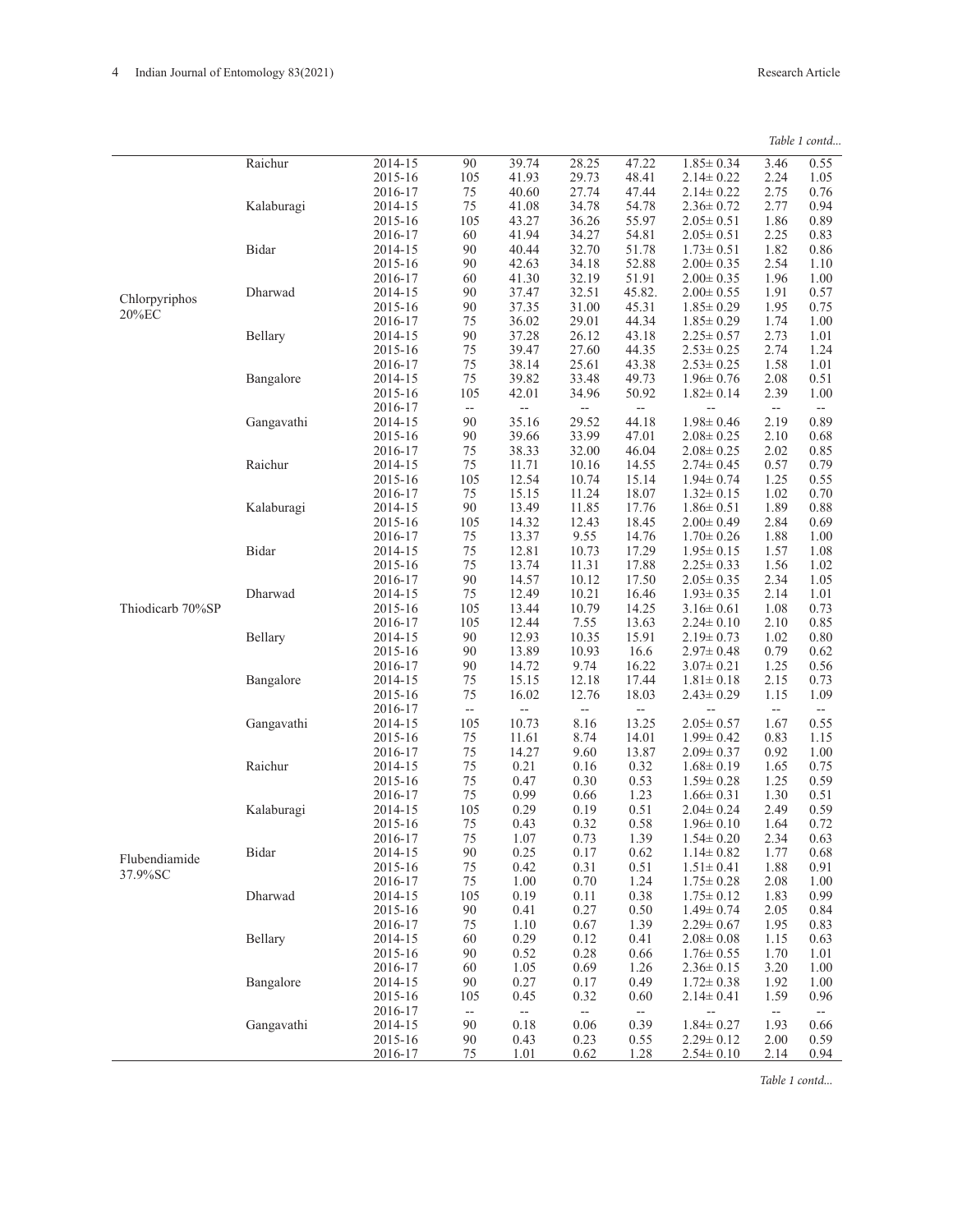#### 5 Indian Journal of Entomology 83(2021) Research Article

*Table 1 contd...*

|                     | Raichur    | 2014-15 | 90                       | 0.18 | 0.11  | 0.38              | $2.73 \pm 0.24$ | 3.52 | 0.87  |
|---------------------|------------|---------|--------------------------|------|-------|-------------------|-----------------|------|-------|
|                     |            | 2015-16 | 105                      | 0.23 | 0.12  | 0.41              | $2.34 \pm 0.43$ | 2.59 | 0.59  |
|                     |            | 2016-17 | 75                       | 0.70 | 0.59  | 1.17              | $1.76 \pm 0.25$ | 1.74 | 0.95  |
|                     | Kalaburagi | 2014-15 | 90                       | 0.25 | 0.17  | 0.45              | $1.86 \pm 0.12$ | 2.61 | 0.76  |
|                     |            | 2015-16 | 105                      | 0.43 | 0.23  | 0.63              | $2.19 \pm 0.10$ | 3.04 | 0.90  |
|                     |            | 2016-17 | 75                       | 0.94 | 0.71  | 1.52              | $2.25 \pm 0.15$ | 2.95 | 0.88  |
|                     | Bidar      | 2014-15 | 75                       | 0.19 | 0.13  | 0.43              | $1.54 \pm 0.59$ | 3.16 | 1.00  |
|                     |            | 2015-16 | 75                       | 0.20 | 0.13  | 0.45              | $1.86 \pm 0.21$ | 2.76 | 1.05  |
|                     |            | 2016-17 | 75                       | 0.76 | 0.56  | 1.28              | $3.05 \pm 0.20$ | 1.86 | 1.00  |
| Chlorantriniliprole | Dharwad    | 2014-15 | 75                       | 0.17 | 0.10  | 0.29              | $2.19 \pm 0.26$ | 1.72 | 0.68  |
| 18.5%SC             |            | 2015-16 | 105                      | 0.24 | 0.10  | 0.51              | $2.00 \pm 0.10$ | 1.95 | 1.11  |
|                     |            | 2016-17 | 90                       | 0.71 | 0.61  | 1.34              | $2.10 \pm 0.36$ | 3.90 | 0.92  |
|                     | Bellary    | 2014-15 | 75                       | 0.22 | 0.09  | 0.36              | $1.85 \pm 0.32$ | 2.58 | 1.05  |
|                     |            | 2015-16 | 90                       | 0.25 | 0.08  | 0.39              | $1.58 \pm 0.26$ | 2.44 | 0.74  |
|                     |            | 2016-17 | 90                       | 0.75 | 0.58  | 1.40              | $2.11 \pm 0.22$ | 3.20 | 1.05  |
|                     | Bangalore  | 2014-15 | 90                       | 0.39 | 0.22  | 0.55              | $2.05 \pm 0.25$ | 1.86 | 0.58  |
|                     |            | 2015-16 | 90                       | 0.27 | 0.17  | 0.49              | $2.22 \pm 0.13$ | 3.15 | 0.64  |
|                     |            | 2016-17 | $\overline{\phantom{a}}$ | --   | $- -$ | $\qquad \qquad -$ |                 | --   | $- -$ |
|                     | Gangavathi | 2014-15 | 75                       | 0.20 | 0.11  | 0.64              | $2.13 \pm 0.51$ | 2.29 | 1.06  |
|                     |            | 2015-16 | 75                       | 0.19 | 0.11  | 0.28              | $2.09 \pm 0.38$ | 2.83 | 0.85  |
|                     |            | 2016-17 | 75                       | 0.74 | 0.60  | 1.30              | $2.00 \pm 0.31$ | 1.99 | 1.13  |

(0.38 ppm) and maximum with that of Bengaluru. The observations from 2015-16, revealed the least value in Dharwad population (0.33 ppm) and maximum with Raichur (0.48 ppm). Ahmad et al*.* (2005) found spinosad (1 ppm) toxic to 2nd instar larvae. Kranthi et al*.* (2000) observed that the toxicity of spinosad was relatively less variable falling within  $LD_{50}$  range of 0.023 to 0.24  $\mu$ g/larvae and LD<sub>90</sub> of 0.27 to 4.33  $\mu$ g/ larvae. With methomyl  $LC_{50}$  varied from 13.10 to 17.10 ppm, least observed in Gangavathi population (13.10 ppm) and maximum in Bangalore (17.10 ppm) during 2014-15. In 2015-16, similar results were obtained. Ahmed et al*.* (1990) reported that the egg mortalities were more with methomyl @ 1%. LC<sub>50</sub> values of thiodicarb varied from 10.73 to 15.15 ppm (2014-15) with least values being in Gangavathi population (10.73 ppm); in 2015-16 these varied from 11.61 to 16.02 ppm, with least being again with Gangavathi population (11.61 ppm). Lowest  $LC_{50}$ value was observed in Dharwad population (12.44 ppm) in 2016-17 (Table 1). Prasad Rao and Grace (2008) reported that  $LC_{50}$  value of thiodicarb was 1.86  $\mu$ g/ larvae, much higher than that of spinosad, emamectin benzoate and methomyl. The lower level of toxicity and higher level of resistance was also observed earlier by Gunning et al*.* (1996). The effect of thiodicarb on the larval population of *H. armigera* was found to be moderate (Ramasubramanian and Regupathy, 2003).

 $LC_{50}$  values of flubendiamide ranged from 0.18 to 0.29 ppm, with the least value being with Gangavathi population (0.18 ppm) and maximum with that of Bellary (0.29 ppm) in 2014-15; least value during 2015-16 was observed in Dharwad population (0.41 ppm); while in 2016-17, it was the least in Dharwad population (0.99 ppm). Naresh Kanwar et al*.* (2012)

found in their studies, flubendiamide 480 SC was relatively more toxic (relative toxicity was calculated over novaluron); and flubendiamide was 6.41x and lufenuron was 2.73x more toxic (Nikam et al*.,* 2015).  $LC_{50}$  values of chlorantraniliprole in 2014-15 varied from 0.17 to 0.38 ppm and with the least value being with Dharwad population (0.17 ppm) and maximum with that of Bangalore (0.39 ppm). The least value was observed with Gangavathi population (0.19 ppm) and maximum with Kalaburagi population (0.43 ppm) during 2015-16; while the least value was observed in Dharwad population (0.71 ppm), and maximum with Kalaburagi population (0.94 ppm) (2016-17) (Table1). In laboratory studies,  $LC_{50}$  for rynaxypyr (0.1 ppm) were significantly lower compared to indoxacarb and cypermethrin in tobacco budworm (Anonymous, 2007); in third instar larvae of *H. armigera* in okra, susceptibility increased after five generations. Joshua et al. (2008) in bioassay against bollworm obtained  $LC_{\rm so}$ values ranging from 0.038 to 0.089 µg/ ml of diet. Thus, bioassay results showed varying degrees of toxicity to insecticides in the populations of *H. armigera* and the order of toxicity of insecticides chlorantraniliprole > emamectin benzoate > flubendiamide > spinosad > thiodicarb > methomyl > profenophos > chlorpyriphos. If used in rotation with the new insecticides, insecticide resistance management can be better.

#### **REFERENCES**

Ahmad Arif M I, Ahmad Z. 2005. Susceptibility of *Helicoverpa armigera* (Lepidoptera: Noctuidae) to new chemistries in Pakistan. Crop Protection 22: 539-544.

Ahmad M, Sayyed A H, Crickmore N Saleem S A. 2007. Genetics and mechanism of resistance to deltamethrin in a field population of *Spodoptera litura* (Lepidoptera: Noctuidae). Pest Management Science 63: 1002-1010.